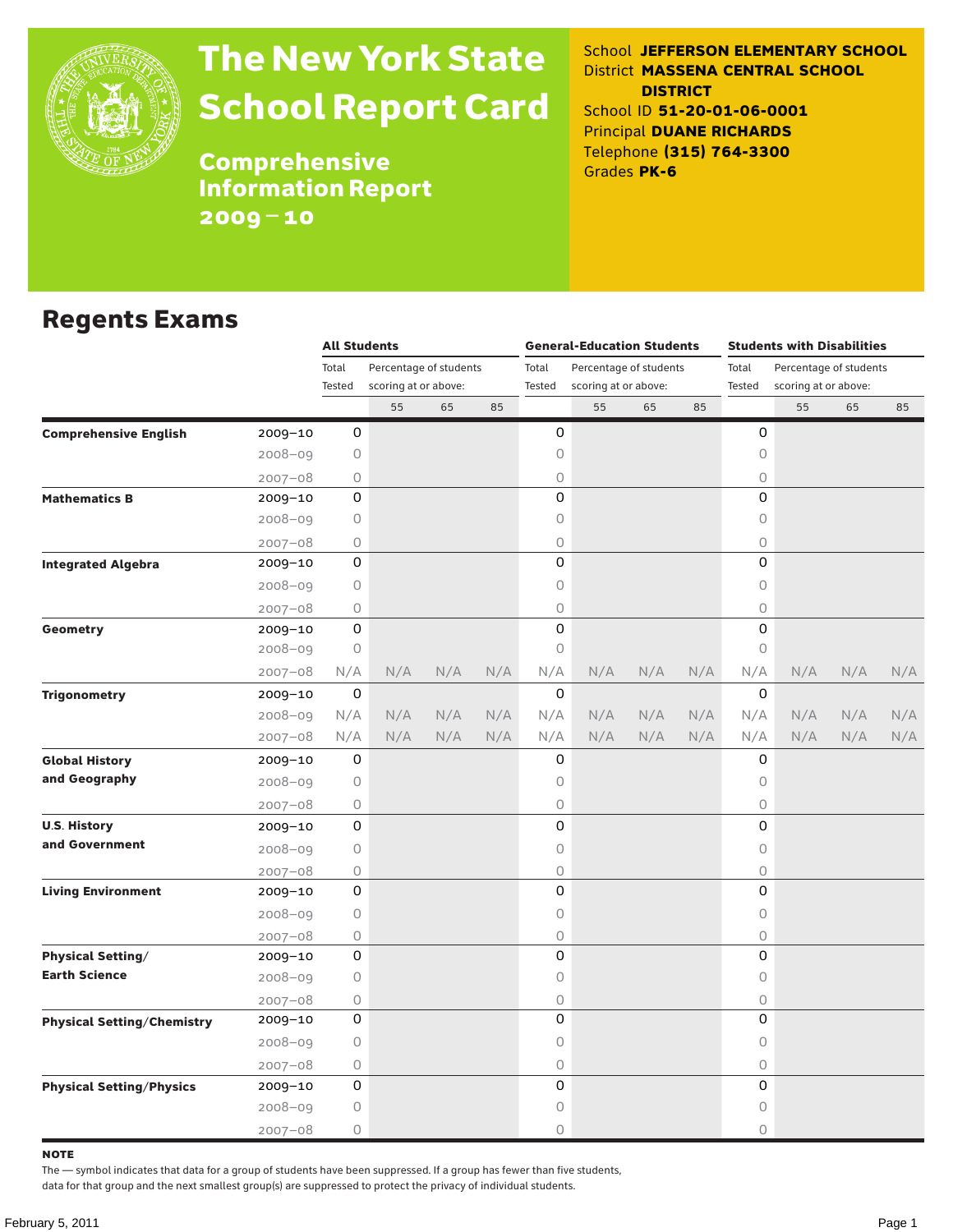School ID **51-20-01-06-0001**

#### New York State English as a Second Language Achievement Test (NYSESLAT)

|                  |             |                | <b>All Students</b>               |                             |                          |                         | <b>General-Education Students</b> |                          |             | <b>Students with Disabilities</b> |       |
|------------------|-------------|----------------|-----------------------------------|-----------------------------|--------------------------|-------------------------|-----------------------------------|--------------------------|-------------|-----------------------------------|-------|
|                  |             | Total          |                                   | Percent of students scoring |                          | Total                   | Percent of students scoring       |                          | Total       | Percent of students scoring       |       |
|                  |             |                | Tested in each performance level: |                             |                          |                         | Tested in each performance level: |                          |             | Tested in each performance level: |       |
|                  |             |                |                                   | Begin. Interm. Adv.         | Prof.                    |                         | Begin. Interm. Adv.               | Prof.                    |             | Begin. Interm. Adv.               | Prof. |
| <b>Listening</b> | $2009 - 10$ | 0              |                                   |                             |                          | 0                       |                                   |                          | $\mathbf 0$ |                                   |       |
| and Speaking     | $2008 - 09$ | 0              |                                   |                             |                          | $\circ$                 |                                   |                          | $\circ$     |                                   |       |
| $(Grades K-1)$   | $2007 - 08$ | 0              |                                   |                             |                          | 0                       |                                   |                          | 0           |                                   |       |
| <b>Reading</b>   | $2009 - 10$ | 0              |                                   |                             |                          | 0                       |                                   |                          | 0           |                                   |       |
| and Writing      | $2008 - 09$ | 0              |                                   |                             |                          | $\circ$                 |                                   |                          | $\circ$     |                                   |       |
| $(Grades K-1)$   | $2007 - 08$ | 0              |                                   |                             |                          | $\bigcirc$              |                                   |                          | 0           |                                   |       |
| <b>Listening</b> | 2009-10     | $\mathbf 1$    |                                   |                             |                          | $\mathbf 1$             |                                   |                          | 0           |                                   |       |
| and Speaking     | $2008 - 09$ | $\overline{2}$ |                                   |                             |                          | $\overline{c}$          |                                   |                          | $\mathsf O$ |                                   |       |
| $(Grades 2-4)$   | $2007 - 08$ | 0              |                                   |                             |                          | $\bigcirc$              |                                   |                          | $\circ$     |                                   |       |
| <b>Reading</b>   | $2009 - 10$ | $\mathbf{1}$   |                                   |                             | $\overline{\phantom{0}}$ | $\mathbf{1}$            |                                   |                          | 0           |                                   |       |
| and Writing      | $2008 - 09$ | $\mathbf 1$    |                                   |                             |                          | 1                       |                                   |                          | $\circ$     |                                   |       |
| (Grades $2-4$ )  | $2007 - 08$ | 0              |                                   |                             |                          | 0                       |                                   |                          | 0           |                                   |       |
| <b>Listening</b> | $2009 - 10$ | $\overline{2}$ |                                   |                             | $\overline{\phantom{0}}$ | $\overline{c}$          |                                   |                          | 0           |                                   |       |
| and Speaking     | $2008 - 09$ | $\overline{2}$ |                                   |                             |                          | $\overline{2}$          |                                   |                          | $\circ$     |                                   |       |
| $(Grades 5-6)$   | $2007 - 08$ | 0              |                                   |                             |                          | $\circ$                 |                                   |                          | $\circ$     |                                   |       |
| <b>Reading</b>   | $2009 - 10$ | $\overline{c}$ |                                   |                             | $\overline{\phantom{0}}$ | $\overline{\mathbf{c}}$ |                                   | $\overline{\phantom{0}}$ | 0           |                                   |       |
| and Writing      | $2008 - 09$ | $\overline{2}$ |                                   |                             |                          | $\overline{2}$          |                                   |                          | $\mathsf O$ |                                   |       |
| $(Grades 5-6)$   | $2007 - 08$ | 0              |                                   |                             |                          | $\bigcirc$              |                                   |                          | $\circ$     |                                   |       |
| <b>Listening</b> | 2009-10     | 0              |                                   |                             |                          | 0                       |                                   |                          | 0           |                                   |       |
| and Speaking     | $2008 - 09$ | 0              |                                   |                             |                          | $\circ$                 |                                   |                          | $\circ$     |                                   |       |
| (Grades $7-8$ )  | $2007 - 08$ | 0              |                                   |                             |                          | 0                       |                                   |                          | 0           |                                   |       |
| <b>Reading</b>   | $2009 - 10$ | 0              |                                   |                             |                          | 0                       |                                   |                          | 0           |                                   |       |
| and Writing      | $2008 - 09$ | 0              |                                   |                             |                          | $\circ$                 |                                   |                          | $\circ$     |                                   |       |
| $(Grades 7-8)$   | $2007 - 08$ | 0              |                                   |                             |                          | $\bigcirc$              |                                   |                          | 0           |                                   |       |
| <b>Listening</b> | $2009 - 10$ | 0              |                                   |                             |                          | 0                       |                                   |                          | 0           |                                   |       |
| and Speaking     | $2008 - 09$ | 0              |                                   |                             |                          | $\circ$                 |                                   |                          | $\circ$     |                                   |       |
| $(Grades g-12)$  | $2007 - 08$ | 0              |                                   |                             |                          | $\bigcirc$              |                                   |                          | $\circ$     |                                   |       |
| <b>Reading</b>   | $2009 - 10$ | 0              |                                   |                             |                          | 0                       |                                   |                          | 0           |                                   |       |
| and Writing      | $2008 - 09$ | 0              |                                   |                             |                          | $\circ$                 |                                   |                          | $\circ$     |                                   |       |
| $(Grades g-z)$   | $2007 - 08$ | 0              |                                   |                             |                          | 0                       |                                   |                          | 0           |                                   |       |

#### **NOTE**

The — symbol indicates that data for a group of students have been suppressed. If a group has fewer than five students,

data for that group and the next smallest group(s) are suppressed to protect the privacy of individual students.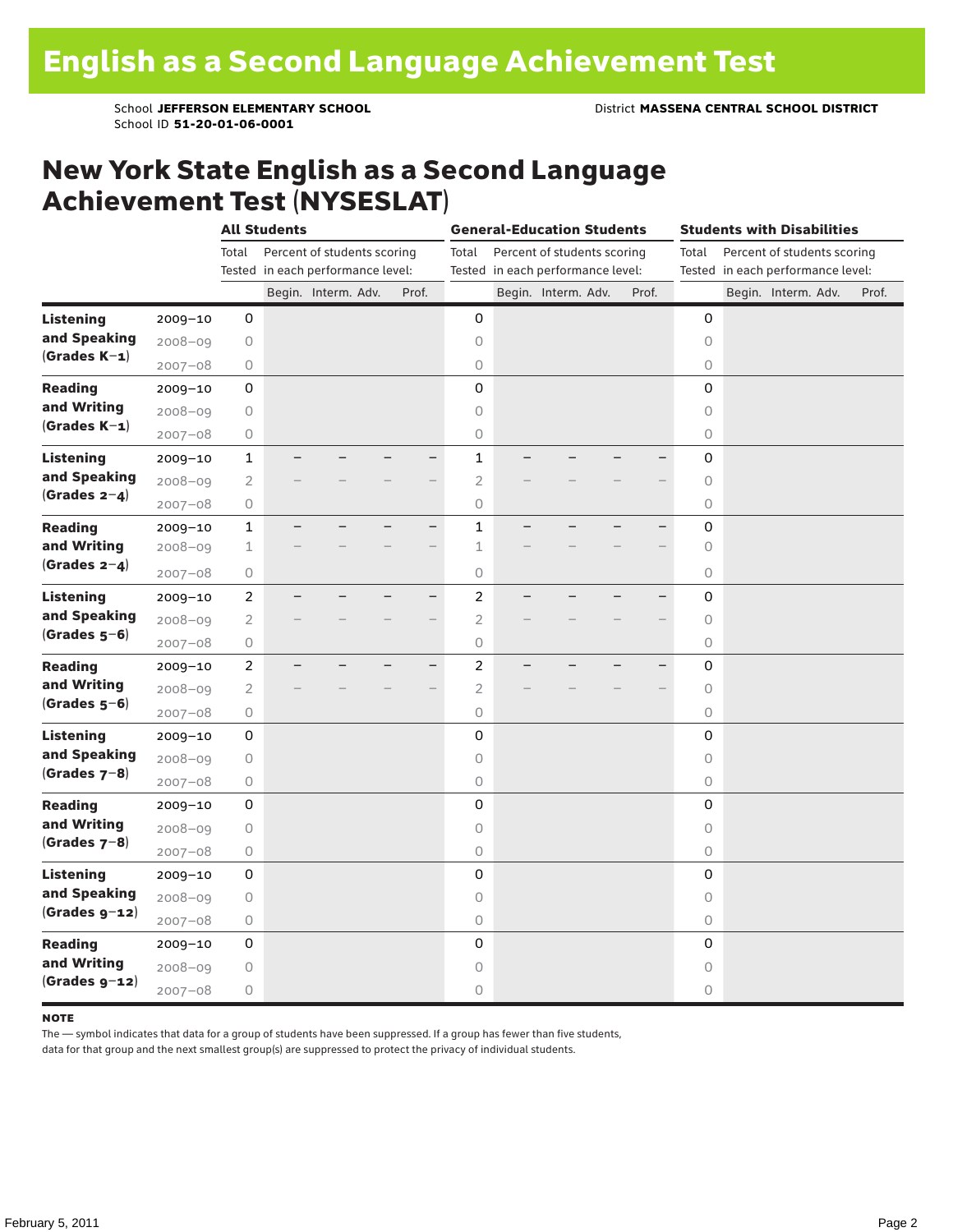School ID **51-20-01-06-0001**

### Elementary/Middle-Level Social Studies 2009–10

|                            |                                                             | <b>All Students</b> |    | <b>General-Education Students</b> |                |       |                                                    |    |     | <b>Students with Disabilities</b> |                                                             |     |     |     |    |  |
|----------------------------|-------------------------------------------------------------|---------------------|----|-----------------------------------|----------------|-------|----------------------------------------------------|----|-----|-----------------------------------|-------------------------------------------------------------|-----|-----|-----|----|--|
|                            | Total<br>Percentage of students<br>Tested scoring at level: |                     |    |                                   |                | Total | Percentage of students<br>Tested scoring at level: |    |     |                                   | Percentage of students<br>Total<br>Tested scoring at level: |     |     |     |    |  |
|                            |                                                             |                     |    |                                   | $\overline{4}$ |       |                                                    |    |     |                                   |                                                             |     |     |     | -4 |  |
| <b>Elementary</b><br>Level | 73                                                          | 5%                  | 8% | 68%                               | 18%            | 58    | 3%                                                 | 7% | 67% | 22%                               | 15                                                          | 13% | 13% | 73% | 0% |  |
| <b>Middle Level</b>        |                                                             |                     |    |                                   |                | 0     |                                                    |    |     |                                   | 0                                                           |     |     |     |    |  |

#### 2006 Total Cohort Performance on Regents Exams After Four Years

|                                        |                 | <b>All Students</b>                             |              |                  | <b>General-Education Students</b>               |              |                       | <b>Students with Disabilities</b>  |                    |  |
|----------------------------------------|-----------------|-------------------------------------------------|--------------|------------------|-------------------------------------------------|--------------|-----------------------|------------------------------------|--------------------|--|
|                                        | Cohor<br>Enroll | Percentage of<br>students scoring:<br>$55 - 64$ | 65-84 85-100 | Cohoi<br>ō.<br>ᇛ | Percentage of<br>students scoring:<br>$55 - 64$ | 65-84 85-100 | Cohor<br>$\circ$<br>멷 | Percentage of<br>students scoring: | 55-64 65-84 85-100 |  |
| <b>Global History</b><br>and Geography | 0               |                                                 |              | 0                |                                                 |              | 0                     |                                    |                    |  |
| <b>U.S. History</b><br>and Government  | 0               |                                                 |              | 0                |                                                 |              | 0                     |                                    |                    |  |
| <b>Science</b>                         | 0               |                                                 |              | 0                |                                                 |              | 0                     |                                    |                    |  |

### New York State Alternate Assessments (NYSAA) 2009–10

|                         |              | <b>All Students</b>                            |               |   |   |  |  |  |
|-------------------------|--------------|------------------------------------------------|---------------|---|---|--|--|--|
|                         | Total        | Number of students scoring<br>Tested at Level: |               |   |   |  |  |  |
|                         |              | 1                                              | $\mathcal{P}$ | 3 | 4 |  |  |  |
| <b>Elementary Level</b> |              |                                                |               |   |   |  |  |  |
| Social Studies          | $\mathbf{1}$ |                                                |               |   |   |  |  |  |
| <b>Middle Level</b>     |              |                                                |               |   |   |  |  |  |
| Social Studies          | $\Omega$     |                                                |               |   |   |  |  |  |
| <b>Secondary Level</b>  |              |                                                |               |   |   |  |  |  |
| English Language Arts   | O            |                                                |               |   |   |  |  |  |
| <b>Mathematics</b>      | O            |                                                |               |   |   |  |  |  |
| <b>Social Studies</b>   | $\Omega$     |                                                |               |   |   |  |  |  |
| Science                 | O            |                                                |               |   |   |  |  |  |

The New York State Alternate Assessment (NYSAA) is for students with severe cognitive disabilities. Results for students taking the NYSAA in English language arts, mathematics, and science at the elementary and middle levels are available in the *Accountability and Overview Report* part of *The New York State Report Card*.

The — symbol indicates that data for a group of students have been suppressed. If a group has fewer than five students, data for that group and the next smallest group(s) are suppressed to protect the privacy of individual students.

**NOTE**